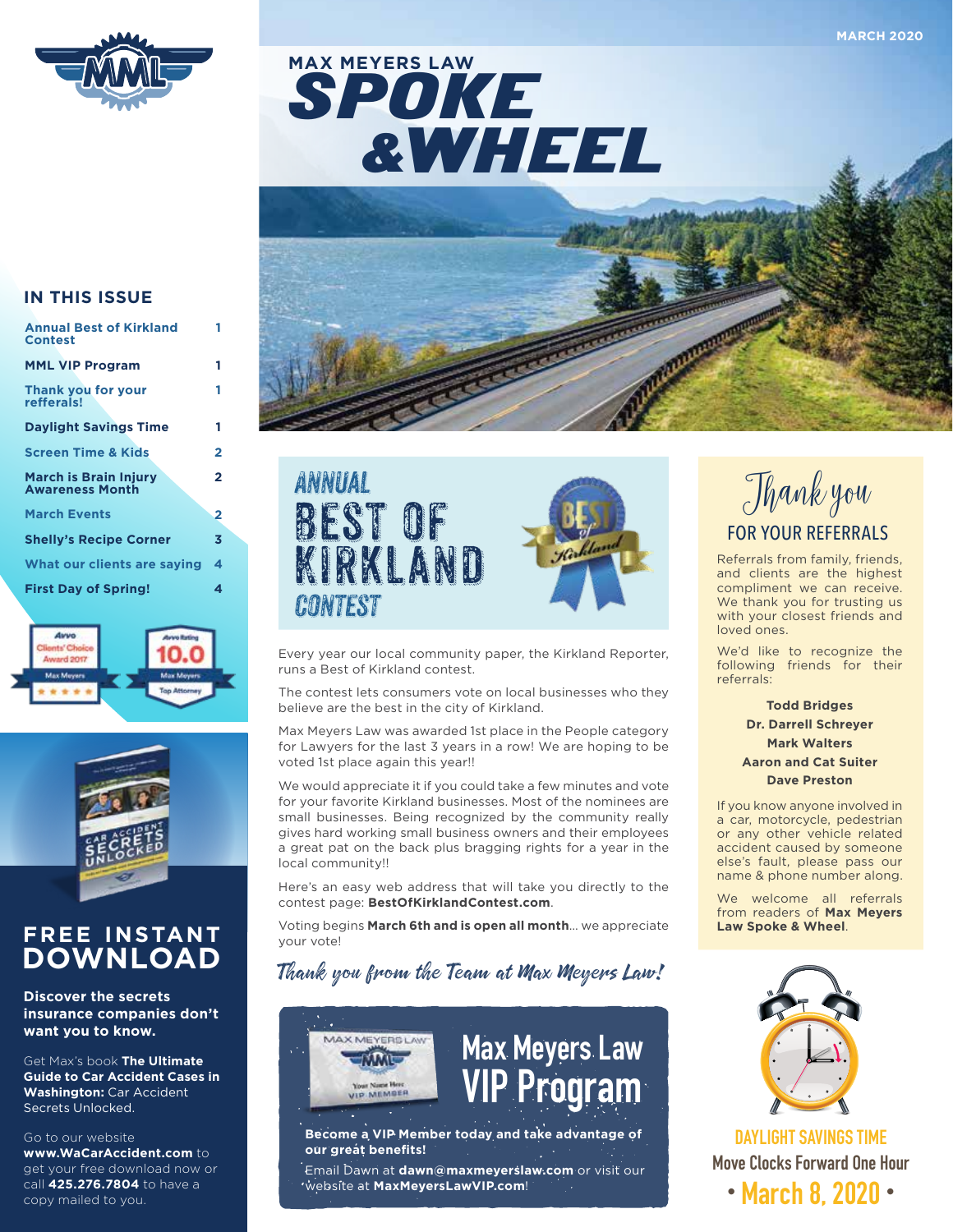## **SCREEN TIME**

### Is Making Kids Moody, Crazy, and Lazy!

#### **by Dawn Husmoe**

As many of our readers know, I am the mother of two young children. My boys each have their own tablets and we own an Xbox that they use for playing video games. It is no secret that our children's generation will grow up being surrounded by technology. Our kids will need to be familiar with how to use tech and are more reliant upon it than any other generation before. But where do we as parents draw the line?

A fellow parenting friend of mine shared an article published by *Psychology Today* called "Screen Time Is Making Kids Moody, Crazy, and Lazy." I read this article, and not only did it resonate with me, it scared the crap out of me! The article illustrates 6 physiological ways electronics tend to produce mood disturbance.

#### 1 - SCREEN TIME DISRUPTS SLEEP AND DESYNCHRONIZES THE BODY CLOCK

Because light from screen devices mimics daytime, it suppresses melatonin, a sleep signal released by darkness. Just minutes of screen stimulation can delay melatonin release by several hours and desynchronize the body clock. **Once the body clock is disrupted, all sorts of other unhealthy reactions occur, such as hormone imbalance and brain inflammation.** Plus, high arousal doesn't permit deep sleep, and deep sleep is how we heal.

#### 2 - SCREEN TIME DESENSITIZES THE BRAIN'S REWARD SYSTEM

Many children are "hooked" on electronics, and in fact gaming releases so much dopamine – the "feel-good" chemical – that on a brain scan it looks the same as cocaine use. **But when reward pathways are overused, they become less sensitive, and more and more stimulation is needed to experience pleasure.** Meanwhile, dopamine is also critical for focus and motivation, so, even small changes in dopamine sensitivity can wreak havoc on how well a child feels and functions.



#### 3 - SCREEN TIME PRODUCES "LIGHT-AT-NIGHT"

Light-at-night from electronics has been linked to depression and even suicide risk in numerous studies. In fact, animal studies show that exposure to screen-based light before or during sleep causes depression, even when the animal isn't looking at the screen. Sometimes parents are reluctant to restrict electronics use in a child's

bedroom because they worry the child will enter a state of despair – but in fact removing light-at-night is protective.

#### 4 - SCREEN TIME INDUCES STRESS REACTIONS

Both acute stress (flight-or-flight) and chronic stress produce changes in brain chemistry and hormones that can increase irritability. **Cortisol, the chronic stress hormone, seems to be both a**  cause and an effect of depression **creating a vicious cycle.** Additionally, both hyperarousal and addiction pathways suppress the brain's frontal lobe, the area where mood regulation takes place.



#### 5 - SCREEN TIME OVERLOADS THE SENSORY SYSTEM, FRACTURES ATTENTION, AND ALSO DEPLETES MENTAL RESERVES

Experts say that what's often behind explosive and aggressive behavior is poor focus. When attention suffers, so does the ability to process one's internal and external environment, so little demands become big ones. **By depleting mental energy with high visual and cognitive input, screen time contributes to low reserves.** One way to temporarily "boost" depleted reserves is to become angry, so meltdowns become a coping mechanism.

#### 6 - SCREEN TIME REDUCES PHYSICAL ACTIVITY LEVELS AND EXPOSURE TO "GREEN TIME"

Research shows that time outdoors, especially interacting with nature, can restore attention, lower stress, and reduce aggression. Thus, time spent with electronics reduces exposure to natural mood enhancers.

Studies show that kids and teens ages 8 to 18 spend an average of more than **SEVEN HOURS A DAY** looking at screens. The new warning from the American Heart Association (AHA) recommends parents limit screen time for kids to a **maximum of just two hours per day.** For younger children, ages 2 to 5, the recommended limit is one hour per day.

Media-free zones, such as no screen time in the bedroom and media-free times, including no devices at the dinner table, can also be beneficial.

**And, most importantly, parents need to be fully present when they are with their children.** When you are with your kids think about putting your phone down or your tablet down and talking to them. Be engaged with your kids because they pick up on exactly what you are doing!

# MARCH Is Brain Injury Awareness Month

#### Did you know that between 3.2 and 5.3 MILLION Americans live with long-term disabilities resulting from traumatic brain injury (TBI)?

This doesn't include those who may never seek treatment. That is a staggering number! It is important that we keep an ongoing dialogue to help raise awareness about the risks associated with brain injury.

At MML, we see how accident victims can be seriously impacted by a brain injury. It humbles and honors us to be able to help accident victims who suffer from this type of serious injury. **With the evolving development of brain science, we are seeing between 40-50% of all car accidents have a TBI type injuries.** Crazy and scary!! FYI, a concussion is a type of TBI injury.

All accident victims are at risk for TBI. This is something that affects all levels of society, regardless of race, gender, or socioeconomic background.

We cannot prevent all traumatic brain injuries, but we can learn more about how to prevent and treat them, while also improving the support and resources available to those who need it. There are many ways to reduce the chances of sustaining a traumatic brain injury. Here is a list of ways you can prevent Traumatic Brain Injury (TBI):

- **Buckle up every ride.** Wear a seat belt every time you drive – or ride – in a motor vehicle.
- **• Never drive while under the influence of alcohol or drugs.**
- **• Wear a helmet, or appropriate headgear when you or your kids:**
	- Ride a bike, motorcycle, snowmobile, scooter, or use an all-terrain vehicle
	- Play a contact sport, such as football, ice hockey, or boxing
	- Use in-line skates or ride a skateboard
	- Bat and run bases in baseball or softball
	- Ride a horse
	- Ski or snowboard

#### **• Seek medical care early**

• Go to the doctor as soon as you notice anything head or brain related

Common TBI symptoms include headaches, light or noise sensitivity, fatigue, short-term memory issues, problems focusing or concentrating, computer or other screens causing headaches or fatigue.



*cont. on page 3*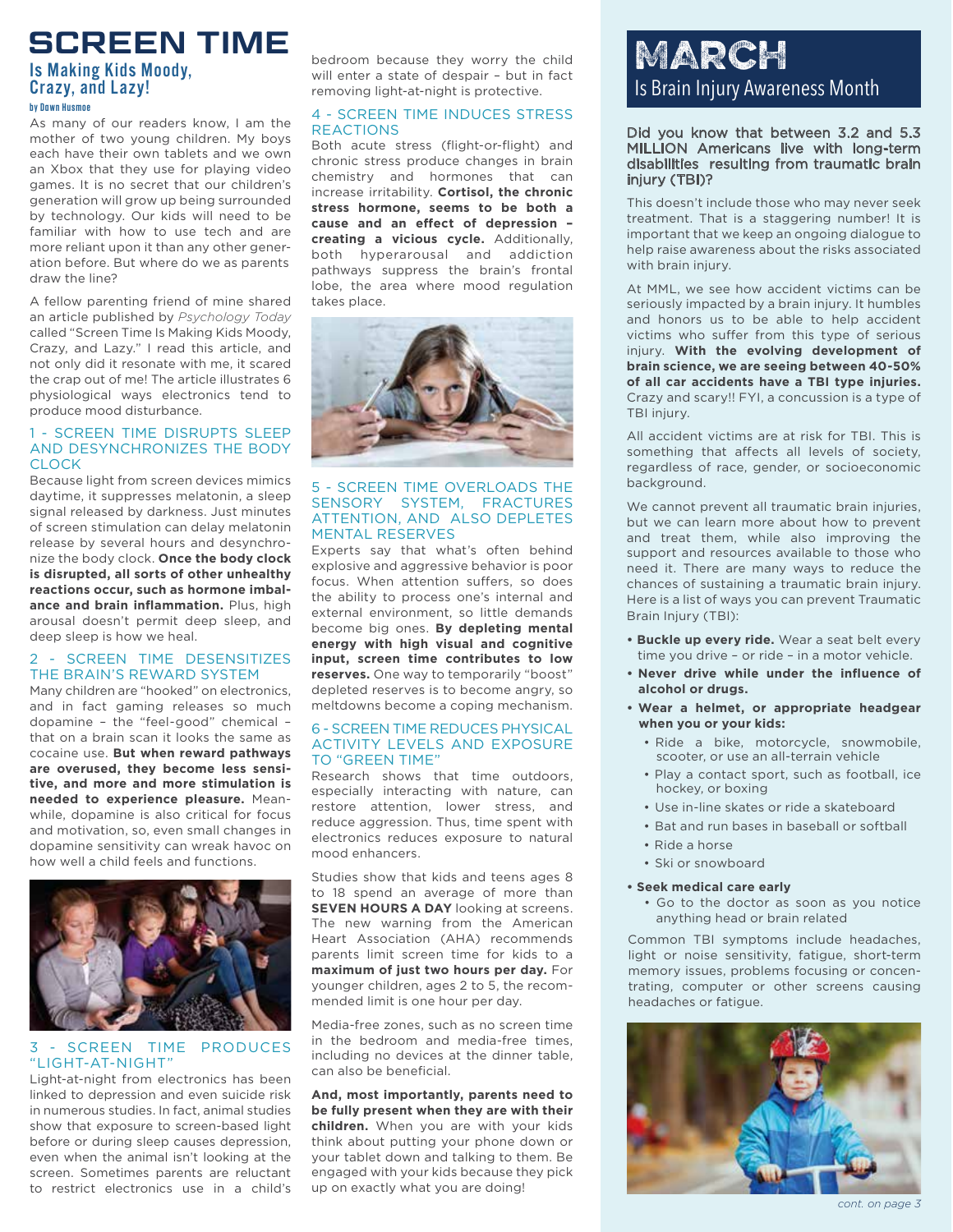# March **EVENTS**

#### **IRISH MUSIC ON THE COAST MARCH 6 - 8**

Hear 10 bands play in 4 venues over 3 days at the Coastal Celtic Music Festival in Ocean Park.

Visit **www.brownpapertickets.com/event/4347363**.

#### **BIKE SHOW MARCH 7 - 8**

Check out vendors of bikes, bike gear, travel accessories, and fitness equipment at the Seattle Bike & Outdoor Show at CenturyLink Field Event Center. Free for children age 12 and younger.

Visit **www.seattlebikeshow.com** for more details.

#### **COMICON MARCH 12 - 15**

Emerald City Comic Con is a large comic book, game and popular culture event at the convention center.

Visit **www.emeraldcitycomiccon.com** for more details.

#### **BOOK SALE MARCH 14 - 15**

Browse 100,000 books and movies starting at \$1 at the Spring Book Sale by Friends of The Seattle Public Library, in the Exhibition Hall at Seattle Center.

Visit **www.facebook.com/events/544856365999841**.

#### **HEALING WEEKEND MARCH 20 - 22**

Samsarafest is a new "yoga, music, meditation, and healing arts festival" at Enumclaw Expo Center that offers "yoga huts, meditation, sound bath, nature hikes, live-music, dancing, farm food, photography, painting, mindfulness talks & tiny home living."

Visit **www.samsarafest.com** for more information.

#### **BIKE SWAP MARCH 22**

Vendors sell new and used mountain, road, and track bike equipment at Cascade Bicycle Club's Seattle Bike Swap in Seattle Center Exhibition Hall. Bring a helmet to test ride. Children age 15 and younger are free.

Visit **www.cascade.org/rides-and-events/seattlebike-swap**.

#### **TASTE OF GEORGETOWN MARCH 28**

Buy \$5 tickets for Georgetown Bites at Georgetown Trailer Park Mall (5805 Airport Way South) by 4 p.m. and then exchange the tickets for bites and beverages at dozens of participating businesses until 5 p.m.

Visit **www.georgetownbites.com/georgetownbites.htm**.

#### **COWBOY SHOW MARCH 29**

Professional Bull Riders compete to see who can last the longest atop a bucking bull in the Tacoma Dome.

Details at **www.tacomadome.org/events/detail/pbr**.

### Shelly's RECIPE CORNER

# Instant Pot BEEF STEW

We are in love with our Instant Pots here at MML. The team has been making A LOT of meals lately… here is one of our favorites to try!

#### **Ingredients:**

- 4 tbsp butter
- 2 ½ lb. chuck roast cut into 1-inch cubes
- Salt & pepper
- 4 cups beef stock
- 2 tbsp Tomato paste

**Directions:**

- 1 tbsp Worcestershire sauce
- 1 tsp paprika

• 3 tsp minced garlic • 1 tsp thyme • 1 ½ onions diced

- 3 carrots peeled and sliced
- 1 bay leaf
- 3 tbsp cornstarch
- 3 tbsp water
- 2 stalks celery sliced • 5 medium potatoes peeled and cubed

Set Instant Pot on sauté high. Place butter in pot and allow to melt.

Salt and pepper meat and sauté in batches until browned. Remove to bowl and continue until all meat is cooked.

Turn off pot and return meat to pot. Add beef stock, tomato paste, Worcestershire, paprika, garlic and thyme. Stir to combine. Add onions, celery, potatoes and carrots. Stir until well mixed. Add bay leaf.

Cook on high pressure for 35 minutes. When pot shuts off, cover vent with dish towel to avoid spattering and press quick release.

In a small bowl, whisk together cornstarch and water until well blended. Set aside. Remove lid. Remove bay leaf and discard. Add cornstarch mixture and stir until blended. Allow several minutes for sauce to thicken. Salt and pepper to taste and serve.



### MARCH

Is Brain Injury Awareness Month cont...

Other symptoms include fuzzy/foggy feeling, dizziness, nausea or vomiting, blurred vision, word finding difficulty, emotional reactions different, problems sleeping, change in sense of smell or taste, and slurring words.

**Brain injury symptoms can appear in the days or weeks following an injury,** so it's critical to go back to the doctor as soon as they appear to report any new symptoms.

Over the years I have seen a dramatic increase in concussions/TBI injuries in clients' cases. Luckily, doctors have developed much better protocols for finding and diagnosing these brain injuries after an accident. However, the concussion/TBI science continues to evolve quickly.

One thing we do know is concussion/TBI injuries result in a permanent injury. If you or someone you know has been in a vehicle accident of any kind and they suffered a concussion/TBI please make sure they speak with an experienced accident attorney who knows the ins-and-outs of a brain injury accident case, like us, here at Max Meyers Law.

To learn more about how you can support Brain Injury Awareness, visit **www.biausa.org** for more information.